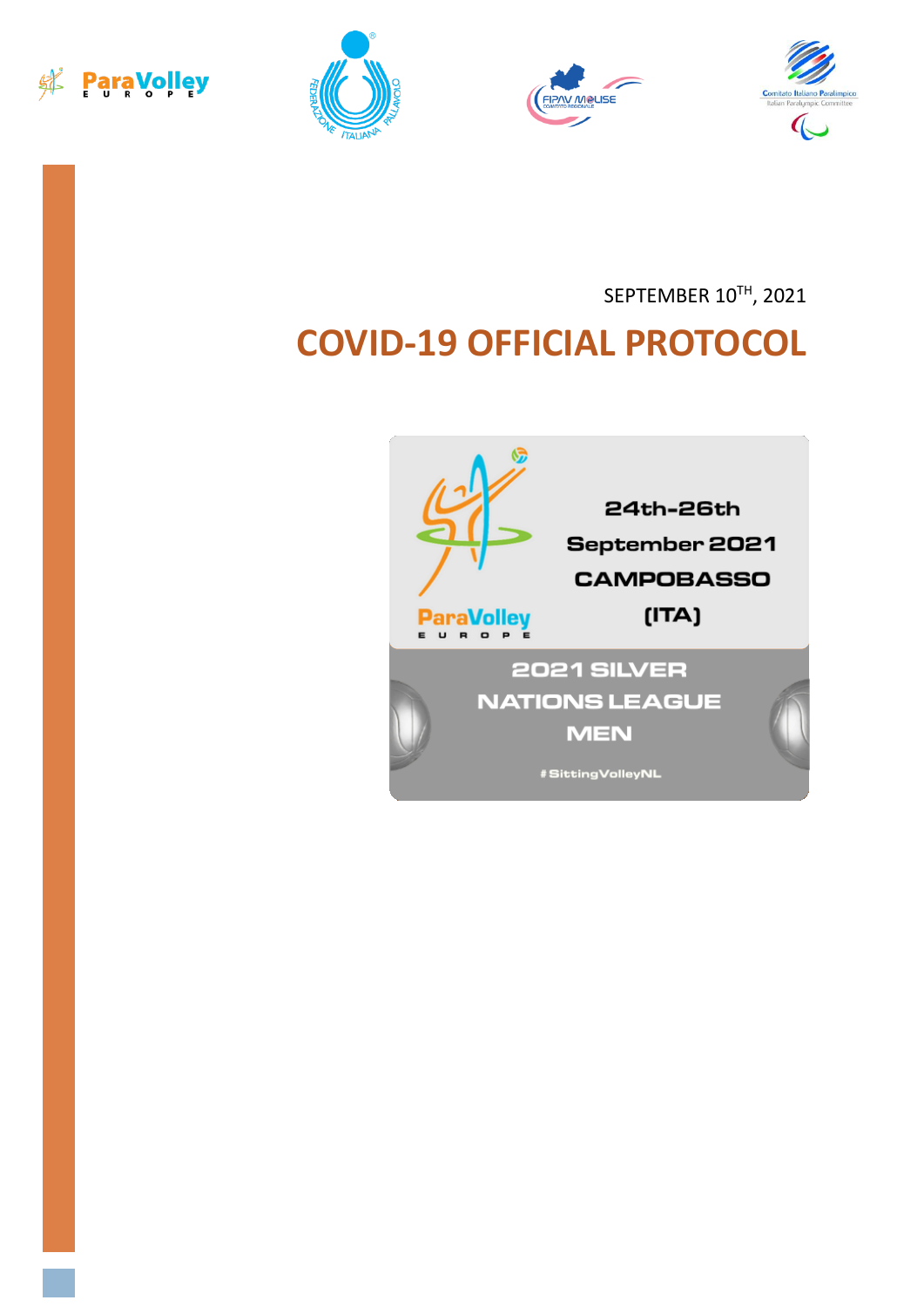







# **COVID-19 OFFICIAL PROTOCOL**

ParaVolley Europe Silver Nations League – Men 24<sup>th</sup>-26<sup>th</sup> September 2021 - Campobasso, Italy

#### **Host National Federation**

FIPAV - FEDERAZIONE ITALIANA PALLAVOLO Via Vitorchiano, 83 – 00189 ROMA, ITALY

## **1. INTRODUCTION**

The measures mentioned below are prescribed by the PVE and supplemented by the Italian Covid-19 guidelines that apply to Italy, accordingly to the "Guidelines for the Organization of Sport Events and Competition" drawn up by the Sports Department of the Presidency of the Council of Ministries and FIPAV Protocol for sitting volleyball activities.

## **2. GENERAL**

To ensure the safety of everyone present, we kindly ask that everyone adheres to the following general guidelines.

These guidelines are necessary to limit the risk of infection:

- facemasks are mandatory in all closed spaces, in common areas, and also open air where there's a crowd of people, and on all transportation.

- Keep at least a 1.5 meters distance of each other.
- Cough and sneeze in the inside of your elbow.
- Wash and/or disinfect your hands.
- Do not shake hands.
- Avoid crowds.

Symptoms that may indicate the presence of corona virus are nasal cold, running nose, sneezing, throat ache, coughing, sudden loss of smell or taste, running a temperature or fever, tightness of the chest.

Inside the official venue there will be disinfection posts and hand gel pumps for anyone to use.

The organizer advises everyone with underlying medical conditions that can increase the risk of severe Covid-19 symptoms to seriously consider their attendance of the event.

#### **3. ENTRY IN THE COUNTRY**

Passengers headed to Italy, before departing from abroad, are required to fill out the **Passenger Locator Form** in digital format.

It is possible to register by connecting to the dedicated web portal[: https://app.euplf.eu/#/](https://app.euplf.eu/#/)

At the link here below, you can find all the information related to the entry in Italy. There is a specific paragraph "Exemptions for entries for national sporting competitions". This information is constantly updated. Please check for possible changes up until your departure.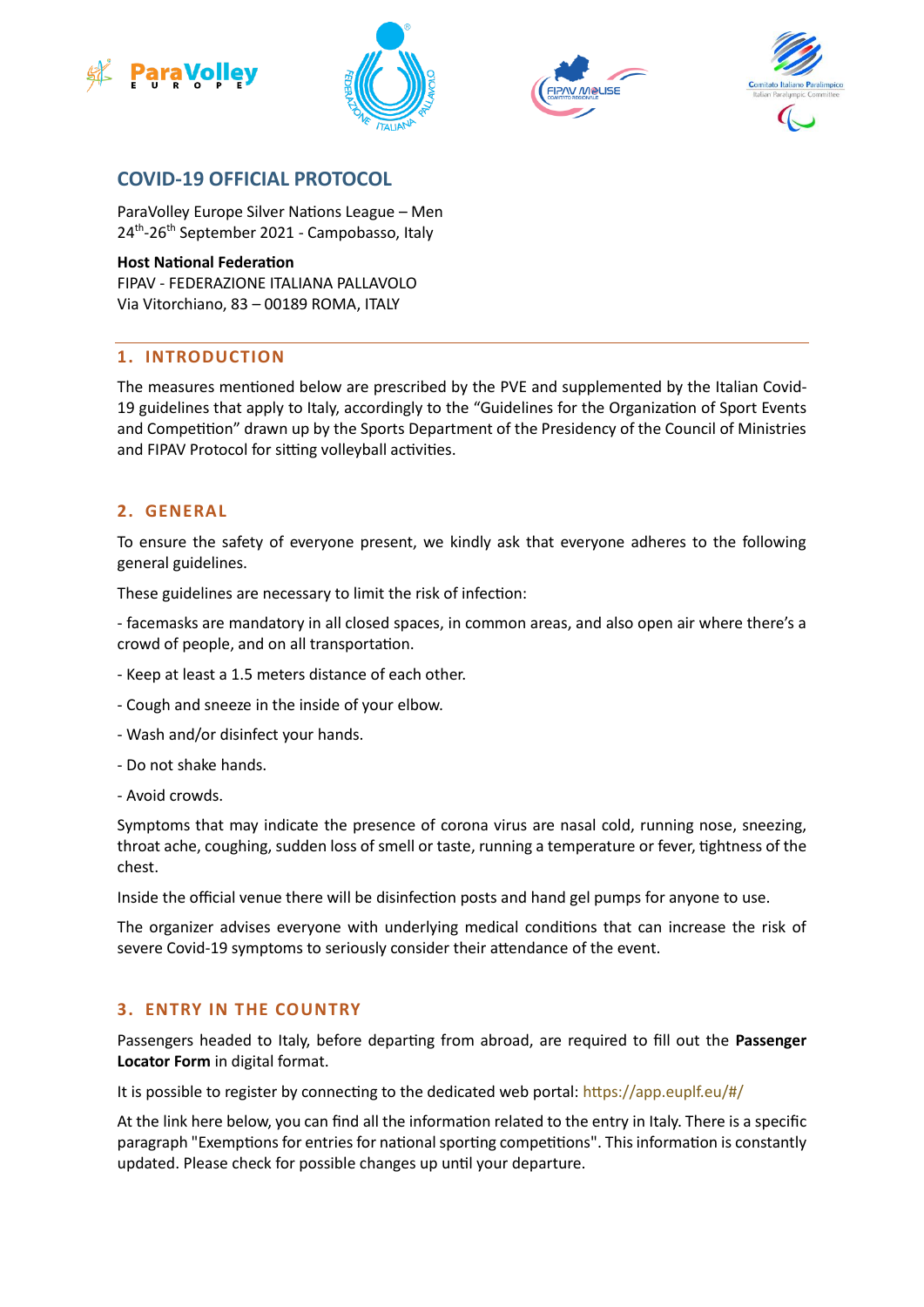







[https://www.salute.gov.it/portale/nuovocoronavirus/dettaglioContenutiNuovoCoronavirus.jsp?ling](https://www.salute.gov.it/portale/nuovocoronavirus/dettaglioContenutiNuovoCoronavirus.jsp?lingua=english&id=5412&area=nuovoCoronavirus&menu=vuoto&tab=9) [ua=english&id=5412&area=nuovoCoronavirus&menu=vuoto&tab=9](https://www.salute.gov.it/portale/nuovocoronavirus/dettaglioContenutiNuovoCoronavirus.jsp?lingua=english&id=5412&area=nuovoCoronavirus&menu=vuoto&tab=9) 

The EU Digital Covid Certificate, or a negative COVID19 test taken in the 48 hours before, is required to enter the hotel, the venue and all means of transport in Italy.

To avoid a quarantine, the organizer has provided an invitation letter to all Teams. Specific requests to be addressed to [e.depaolis@federvolley.it.](mailto:e.depaolis@federvolley.it)

Athletes and delegation members should take this letter with them.

In addition, a medical certificate or a valid negative test result in English language for SARS-CoV-2 must be available and presented to border authorities upon request (negative PCR test, not older than 48 hours).

# **4. COVID TESTING**

All teams, ITOs and NTOs will be COVID tested by the LOC upon their arrival to enter a COVID-free "bubble". Depending on the travel schedules provided, the tests will be on Wednesday the  $22<sup>nd</sup>$  or Thursday the 23rd.

According to Italian Government's Official Guidelines, and to allow teams and ITOs to travel back to their Countries, a second PCR test will be conducted on Friday the 24<sup>th</sup>.

Any other necessity related to the matter must be communicated via email before the  $16<sup>th</sup>$  of September.

If the member of a Team is positive, he/she will be removed from the team and isolated, following the path provided by the competent authorities of the NHS.

#### **5. TRANSPORTATION**

EU Digital Covid Certificate, or a negative COVID19 test taken in the 48 hours before, is mandatory in order to use public transport or buses in Italy.

Buses and minivan will be used throughout the event for transfers from/to the airport and from/to the Official Venue and the Hotel.

Wearing a protective facemask in the bus/minibus is compulsory.

Please follow the rules that are set, the driver determines what is and is not allowed.

Follow the rules below for embarking and disembarking the minibus:

- Get into the minibus one by one and get out of the bus one by one.
- When embarking or disembarking the bus, make sure you are practicing social distance (1,5 m) .
- Continue until the first empty seat at the end of the aisle before taking a seat.
- Please do not leave any waste behind; and in particular do not leave behind used face masks.
- When disembarking, allow the passengers closest to the exit to disembark first.